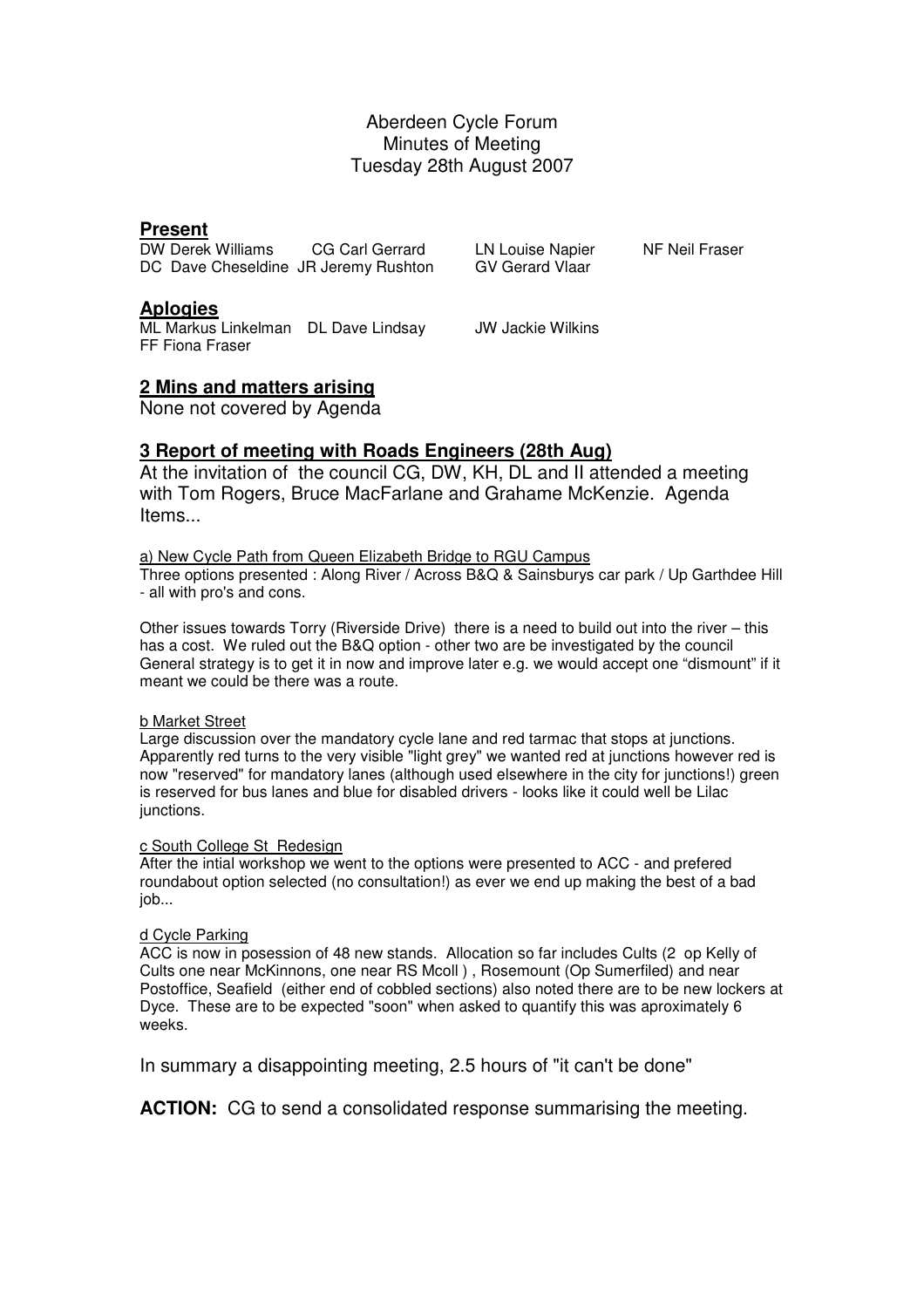# **4 Pinchpoints**

DW has attended the 3 local area committee meetings – with AH (1x) and DL  $(2x)$ 

DW presented feedback we had had – councillors were surprised by this as were not aware it is an issue to cyclists. A number of councillors were also supportive of ACF's stance on this. Conclusion is decision has been deferred for 6 weeks - Roads officers have been told to examine best practice guidelines in London and Edinburgh

Press & Journal were also in attendance and covered the story, this can be read at:

http://www.aberdeencycleforum.org.uk/index.php?pf=news.php&nid=43

ACTION plan

- We will be contacted by roads officers to discuss other options
- CG to lead the response in DW's absence during September **VOLOUNTEERS REQURED FOR MEETING WITH ROADS IN NEXT TWO WEEKS**, get in contact on info@ email.
- Continued pressure on councillors the P&J coverage resulted in a lot of people contacting us - suggested they write to their councillors.

# **5 Music hall / Tenants Open Form Stand**

CG reported we had a 10ft table, LN has a stock of posters and cycle maps, as we have electricity available to we will also have a LCD monitor and revolving slide show. LN,DW,DC,DD and CG are all available to man the stall.

# **6 Communications Update**

Web site has just passed 60,000 hits, full statistics were presented, in summary:

> Hits are growing - doubling in 6 months

> 20 site link to us including Scottish parliament,

executive and the Scotsman.

> E-News alerts are a significant source of driving traffic to the site.

 > The site has been hacked and was defaced for a four hour period before we were able to repair it.

> CG has paid the hosting £ 29.75 for another year.

**ACTION :** DL to refund CG

# **7 Cycling Census**

In DL's absence full discussion was deferred to the next meeting. However LN reported ACC has started some survey work (using students) to gain baseline data on : Deeside Way Seaton park, Formantine and Buchan